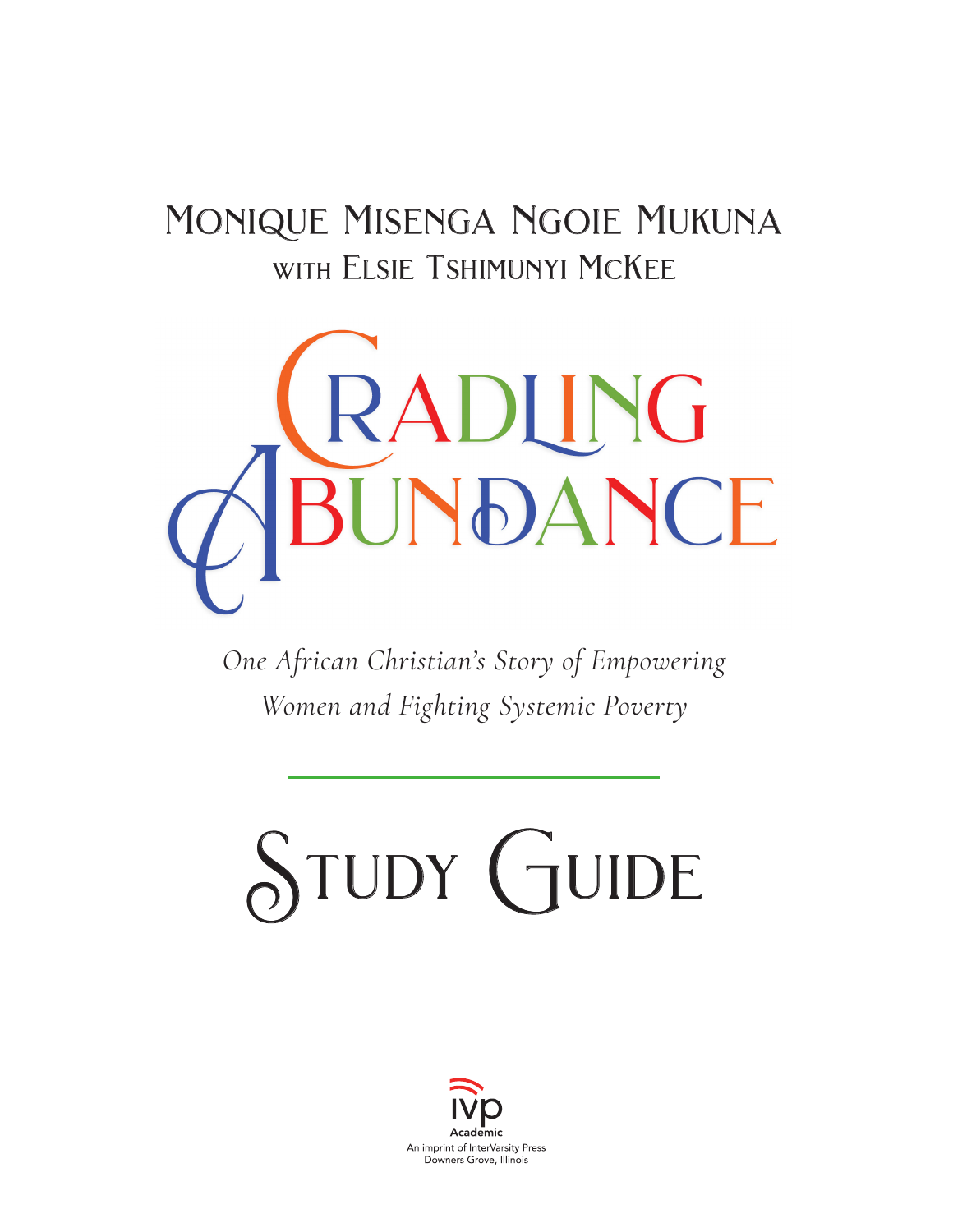Stories like Maman Monique's are bridges between peoples of different places and cultures. They open doors to see neighbors in Africa as people very much like ourselves. The friends and acquaintances Maman Monique brings with her also invite us to appreciate the wonderful diversity that is found among African women. There are many things they have in common. Their lives and experiences also vary in subtle or significant ways.

This study guide aims to summarize some of the critical clusters of concepts and practices that shape the lives and choices of Congolese girls and women, and thus to problematize any simplistic assumptions about our African sisters.

The main topics that come immediately to view in Maman Monique's story are family and marriage customs, definitions of and possibilities for education, economic and social conditions, gender traditions and women's initiatives, and religion and spirituality. All of these are intertwined, but the following sketch highlights each aspect in turn.

Each section concludes with two sets of questions: (1) text questions about the book and (2) more general reflection questions. For the text questions, the general index in the book will be a helpful resource.

*Family, kin groups, and marriage practices* play such fundamental roles in Congolese life that almost everything else in a woman's life can be traced back to the influence of her birth. Families provide meaning and security; they determine to a large degree what a girl can do and be; they define her place in the world.

"Birth families" are usually quite large, but in addition, to say "family" is almost always to speak of the extended connectional system. Most Congolese cultures are patriarchal, so the father or husband or other male relative in charge exercises decisive power. After the father's death, the eldest brother is responsible for all of his siblings and their families.

# *Text questions*

1. What are the range and variety of experiences of women in this book with regard to family situation and marriage?

2. How do the following examples demonstrate or provide variations on this theme?

Bitota Rosalie Bitshilualua (pp. 28-30); Henriette Nzeyi Kibadi (pp. 183-84); Jeannette Adiyo (p. 186); Mado Ngombe Mukala (pp. 76-78); Marie Balengela (p. 73); Mianda Ernestine Kashala (pp. 189-90); Odette Kalanga (pp. 134-35); Pauline Mfulu (p. 124); childless elderly widows (pp. 86, 91); Ephrasie (pp. 181-82); Ygette (p. 135).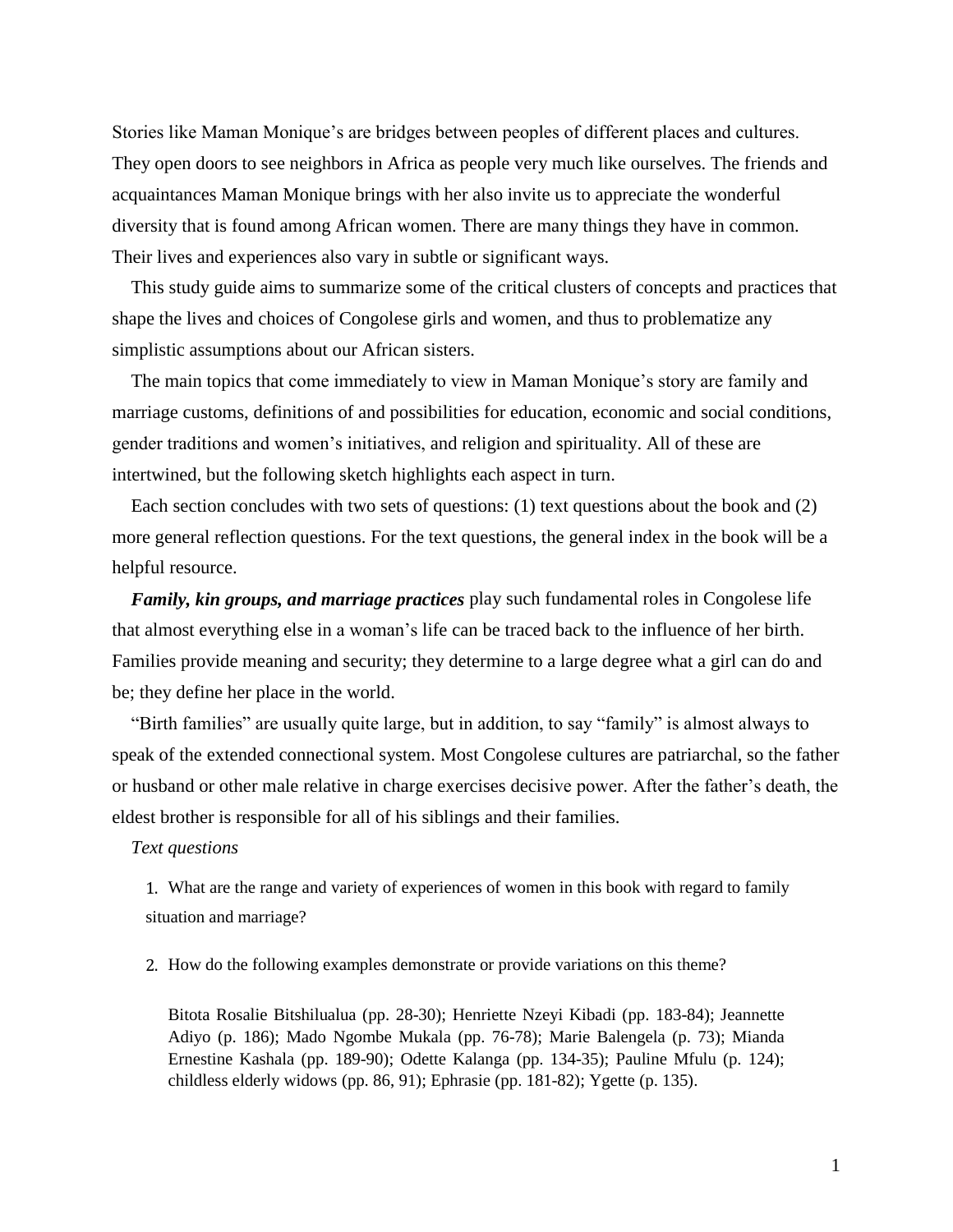# *Reflection questions*

Families are part of everyone's experience. Sometimes they are wonderful, sometimes dysfunctional, often a mix of both. In the present day, definitions of family are changing and contested.

- 1. What do you see as the strengths of the African family system?
- 2. What do you consider its disadvantages?
- 3. How does the variety of circumstances of different women and girls cast light on the subject "Congolese women's experience of family"?

*Education* is almost as important as family in the life circumstances of girls in Congo. The coming of Western ideas of literacy changed the basis for determining what is an economically and socially necessary form of education. In addition, education in Congo is a complicated thing, conditioned by many other factors such as geography, gender, age, and economic situation, since until 2020 there were no free public schools.

# *Text questions*

Consider the educational opportunities for other women, such as Agnes Anekumba, Antoinette Muleka, Marie Balengela, Marie-Jeanne Kapinga, Maman Mesu, Mianda Ernestine Kashala, and Makongolo Dina.

- 1. How did their locations in time and space affect what was available or possible?
- 2. How was their education affected by language?

### *Reflection questions*

Some aspects of the availability of education for girls in Congo may seem foreign, but others probably sound quite familiar.

- 1. Can you identify some things that sound strange and some you might see in the United States?
- 2. Does any of this parallel the experiences of women in earlier North American history?

3. How might you advise someone who wanted to help improve education for girls and women in Congo?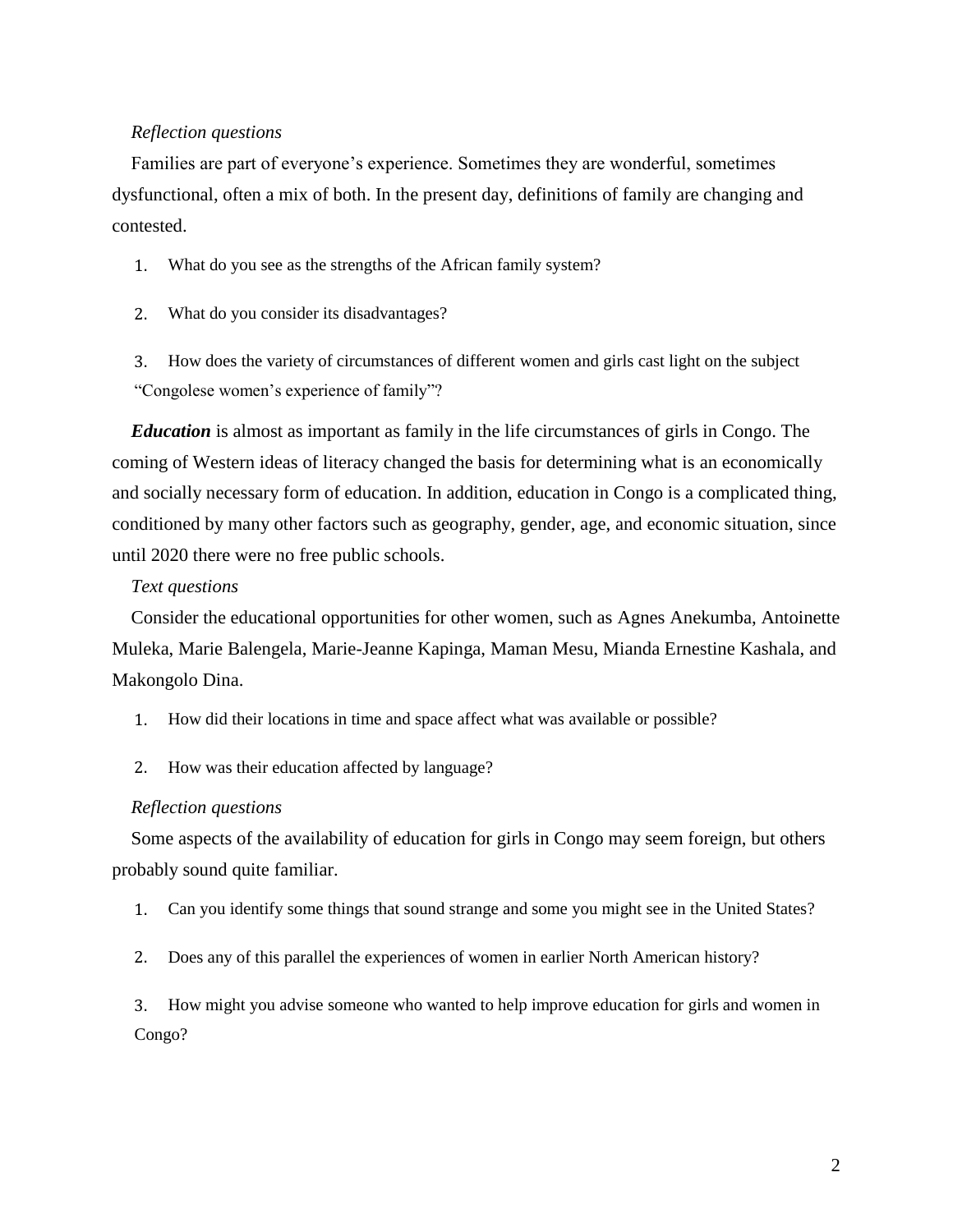*Economic issues, poverty, and work.* Virtually all Congolese women work from the time they are small girls. As Maman Monique demonstrates, it is possible for a woman to support her family. However, economic challenges are the lot of almost all Congolese women, and there are different kinds and degrees of poverty. Even many of those who have enough to eat and wear struggle with any extraordinary expense, such as paying the dowry-marriage obligations for a family member, hospitalization, or death. Many others cannot feed themselves or their families.

# *Text questions*

1. What different means of self-support are practiced by Congolese women?

2. How are these related to their location (rural or urban) or education (kind and level)?

3. What are some of the challenges that girls and women face in trying to earn a living and feed their children?

4. What kinds of things has Maman Monique done to address these issues?

# *Reflection questions*

1. Are any of these circumstances of women's economic challenges a surprise to you?

2. What have you seen around you that is analogous?

3. What specific factors seem to you the most important in determining whether a woman can earn a living with dignity?

4. What kinds of compromises might you be willing to make to eat and to feed your children?

*Gender* is interwoven with all aspects of life, and for Congolese women it is mostly to their disadvantage. In a patriarchal context, girls are less desirable than boys and often suffer various kinds of discrimination, and women are proportionally poorer and less educated.

#### *Text questions*

1. Can you construct a picture of gender relationships found in this book?

2. Is it a single picture, or do you find a range of experiences?

3. Who are some of the strong and creative women in this story who defied gender norms and usually suffered attacks?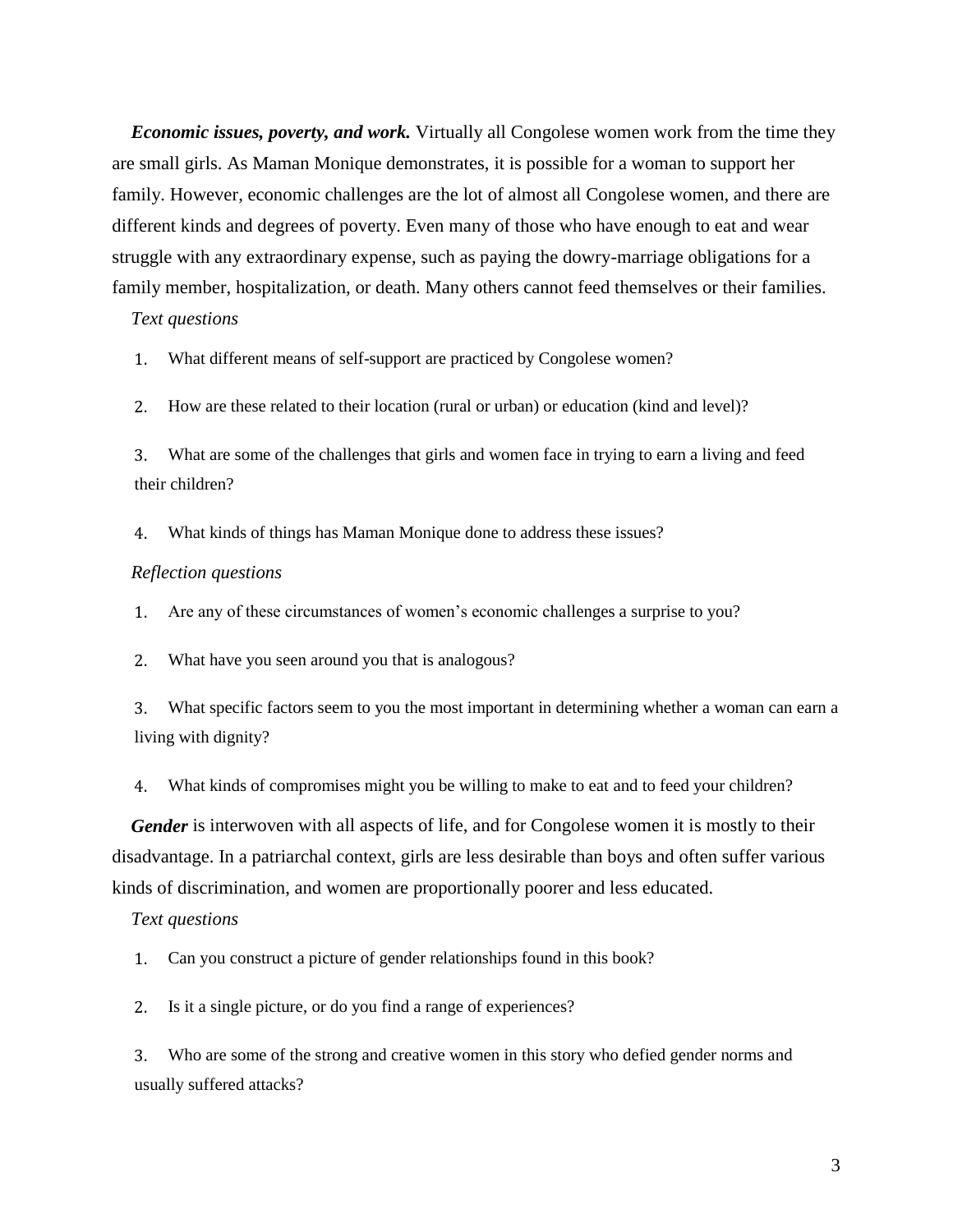4. What kinds of advantages or resources did they have or use?

# *Reflection questions*

1. What aspects of gender relations seen in this book do you recognize from your own experience or things you have observed in North America?

2. What things seem strange to you?

3. Do the latter make sense in the context of what else you know or have read about Congolese society?

4. Does some of what you have learned suggest ways you can help other women?

*Spiritual life and ministry.* Perhaps the most significant point about African spirituality is its pervasive character—it permeates the whole of life. For Maman Monique, her Christian faith is not just her confession or her commitment; it is her life. A second and equally critical factor is the corporate nature of life, including religious life, and the centrality of the community and communal experience.

# *Text questions*

1. What are some of the ways that you have seen women express their faith in this story?

2. What specific kinds of ministry do women do, both in formal church life and in their daily lives?

3. How are worship and prayer, learning and serving, related in this vision of Christian life?

4. Can you name some of the ways that women work together, rely on each other, or define their roles according to community values?

5. What is the role of common experience in developing community? (Hint: Notice how Maman Monique describes the relationship between Christian and Muslim women, pp. 145-46, and between Congolese and Rwandans, pp. 148-49.)

# *Reflection questions*

Some ways that Congolese Christians express their faith sound very familiar.

1. What parallels do you see between Maman Monique's world and your own religious experience?

2. What differences do you see?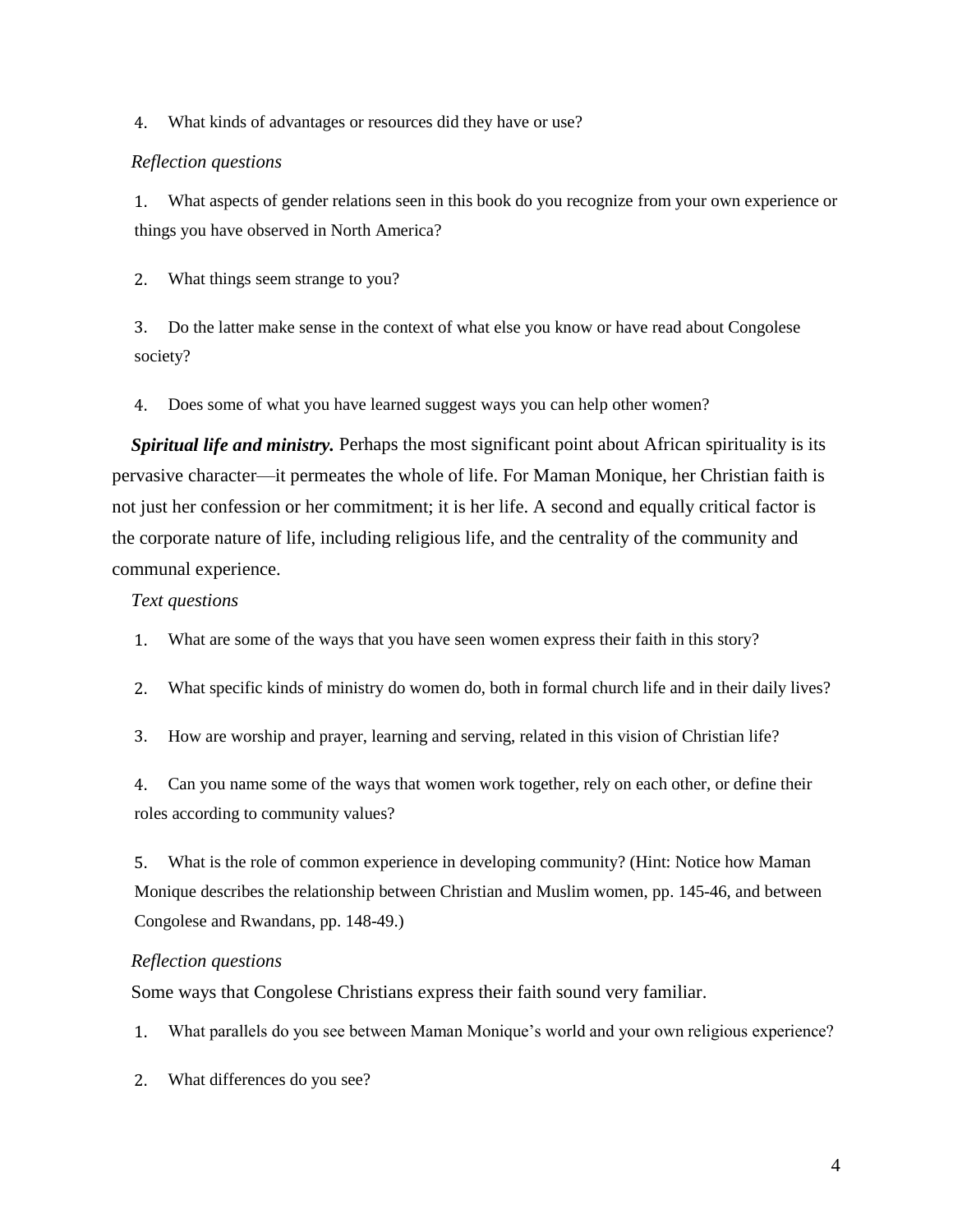- 3. How would you describe the effect of Maman Monique's life on the people around her?
- 4. How would you describe the effect of her story on your own understanding of faith?

#### **SOME SUGGESTIONS FOR FURTHER READING**

See also notes 2-6 in chapter one.

#### *Family and marriage*

- Kabonde, Mulambya P. "Widowhood in Zambia: The Effects of Ritual." In *Groaning in Faith: African Women in the Household of God*, edited by Musimbi R. A. Kanyoro and Nyambura J. Njoroge, 195- 203. Nairobi, Kenya: Acton, 1996.
- Kanyoro, Musimbi. "Interpreting Old Testament Polygamy Through African Eyes." In *The Will to Arise: Women, Tradition, and the Church in Africa*, edited by Mercy Amba Oduyoye and Musimbi Kanyoro, 87-100. Pietermaritzburg, SA: Cluster, 2006.
- Maluma, Edna. "Abundant Life for Women and Children?" In *Claiming the Promise: African Churches Speak*, edited by M. S. Larom, 57-62. New York: Friendship Press, 1994.
- Nasimiyu-Wasike, Anne. "Polygamy: A Feminist Critique." In *The Will to Arise: Women, Tradition, and the Church in Africa*, edited by Mercy Amba Oduyoye and Musimbi Kanyoro, 101-18. Pietermaritzburg, SA: Cluster, 2006.

# *Health and HIV/AIDS*

- Chrongoma, Sophia. "Women, Poverty, and HIV in Zimbabwe." In *African Women, Religion, and Health: Essays in Honor of Mercy Amba Ewudziwa Oduyoye*, edited by Isabel A. Phiri and Sarojini Nadar, 173-86. Maryknoll, NY: Orbis, 2006.
- Dube, Musa. "Grant Me Justice: Toward Gender-Sensitive Multi-sectoral HIV/AIDS Readings of the Bible." In *Grant Me Justice! HIV/AIDS and Gender Readings of the Bible*, edited by Musa W. Dube and Musimbi Kanyoro, 5-24. Maryknoll, NY: Orbis, 2004.
- Moyo, Fulata Lusungu. "Navigating Experiences of Healing: A Narrative Theology of Eschatological Hope as Healing." In *African Women, Religion, and Health: Essays in Honor of Mercy Amba Ewudziwa Oduyoye*, edited by Isabel A. Phiri and Sarojini Nadar, 243-57. Maryknoll, NY: Orbis, 2006.
- Nadar, Sarojini. "'Barak God and Die!' Women, HIV and a Theology of Suffering." In *Grant Me Justice! HIV/AIDS and Gender Readings of the Bible*, edited by Musa W. Dube and Musimbi Kanyoro, 60-79. Maryknoll, NY: Orbis, 2004.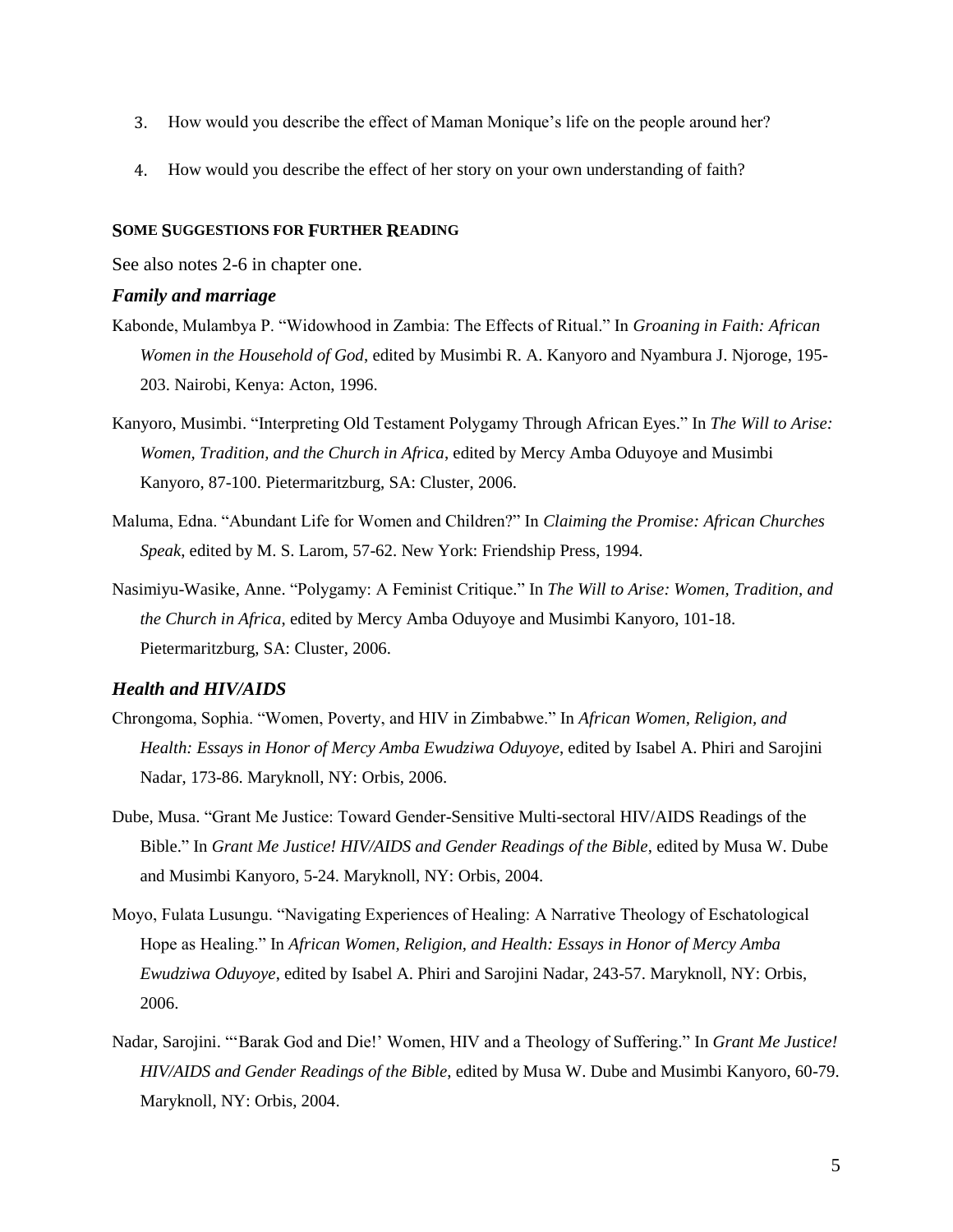### *Religion and women's ministries*

- Dube, Musa. "'Woman, What Have I to Do With You?' A Post-Colonial Feminist Theological Reflection on the Role of Christianity in Development, Peace and Reconstruction." In *African Christianity: An African Story*, edited by Ogbu U. Kalu, 244-58. Trenton, NJ: Africa World Press, 2007.
- Kanyoro, Musimbi. "God Calls to Ministry: An Inclusive Hospitality." In *Groaning in Faith: African Women in the Household of God*, edited by Musimbi R. A. Kanyoro and Nyambura J. Njoroge, 149- 60. Nairobi, Kenya: Acton, 1996.
- Kuma, Afua. *Jesus of the Deep Forest: Prayers and Praises of Afua Kuma*. Translated by Jon Kirby, SVD. Accra: Asempa Publishers, 1981.
- Njoroge, Nyambura J. "A New Way of Facilitating Leadership: Lessons from African Women Theologians." In *African Christianity: An African Story*, edited by Ogbu U. Kalu, 389-407. Trenton, NJ: Africa World Press, 2007.
- Oduyoye, Mercy Amba. "Women and Ritual in Africa." In *Beads and Strands: Reflections of an African Woman on Christianity in Africa*, 67-89. Maryknoll, NY: Orbis, 2002.

#### *Autobiographies and biographies of Christian women in Central Africa*

- Chipenda, Eva de Carvalho. *The Visitor: An African Woman's Story of Travel and Discovery*. Geneva: WCC, 1996. [a generation older than Maman Monique, born in Angola]
- Keener, Craig, and Médine Moussounga Keener. *Impossible Love: The True Story of an African Civil War, Miracles, and Hope Against All Odds*. Minneapolis: Chosen, 2016. [contemporary, born in Congo-Brazzaville]
- Otene, Matungulu, SJ. *The Spiritual Journey of Anuarite*. Nairobi, Kenya: Paulines Publications Africa, 1998. [born about 1939, Roman Catholic nun martyred in the civil wars in Congo-Kinshasa, December 1, 1964]

## *Other resources*

- Barstow, A. L., ed. *War's Dirty Secret: Rape, Prostitution, and Other Crimes Against Women*. Cleveland, OH: Pilgrim Press, 2000.
- Landman, Christina, ed. *Digging Up Our Foremothers: Stories of Women in Africa*. Pretoria: University of South Africa, 1996.
- Oduyoye, Mercy A. *Introducing African Women's Theology*. Sheffield, UK: Sheffield Academic Press, 2001.